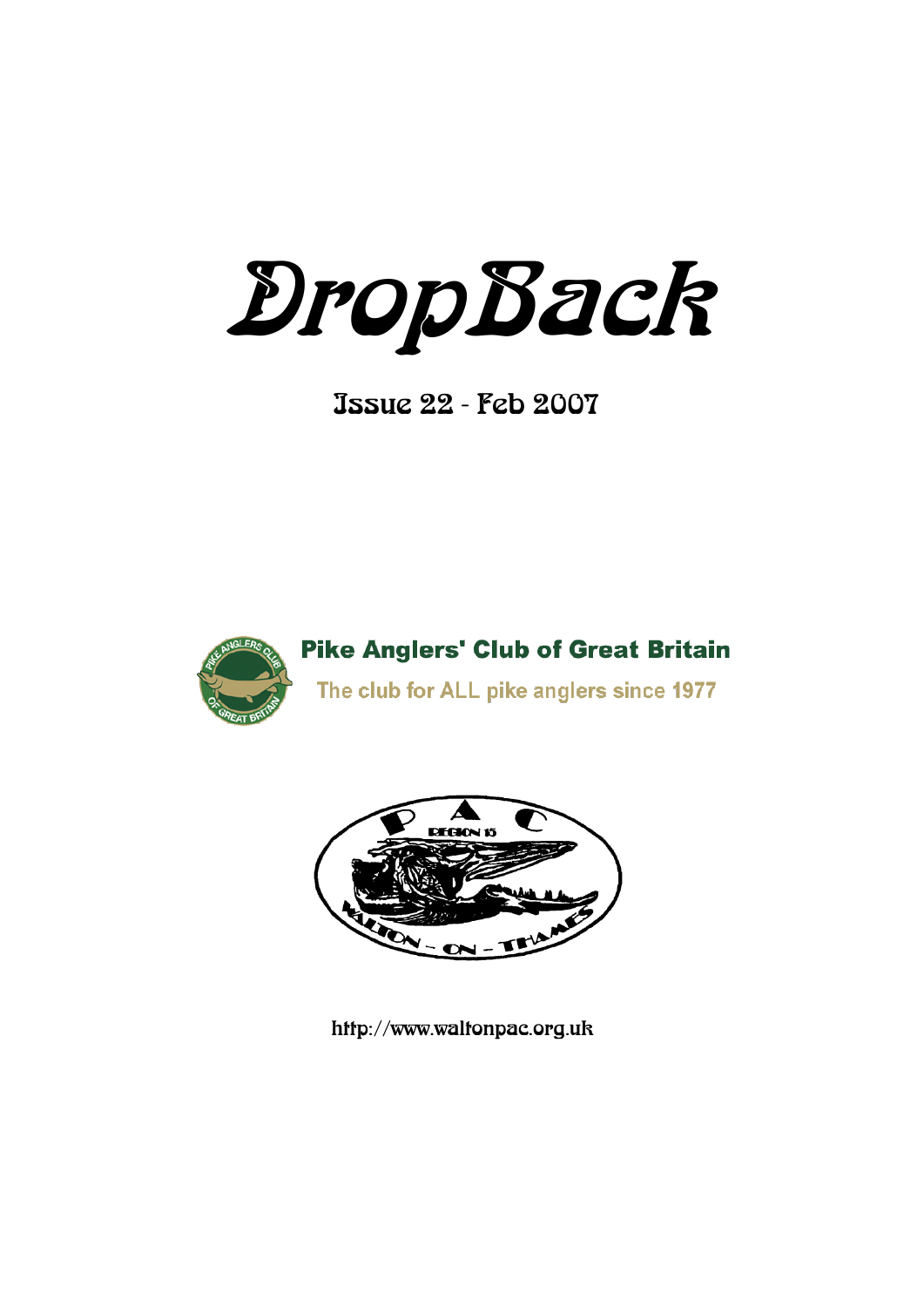# **RO's Ramblings.**

Well I am surprised to be writing this. I seem to spend more time badgering you lot about writing articles for DropBack, than I do anything else! But it works, eventually! So then, here is my bit.

I thought 2006 will be all change for me. I changed jobs and had a few other plans. Some of those were fishing wise. I was hoping the new job would give me a little more freedom, what a joke. I am working more hours now than I was before, to the point where my fishing is almost non existent. I have managed a total of 3 trips. Although from what I have heard, I am not missing anything.

My target this year was to be the R Thames, but during the summer the river was so low and had almost no flow. The people I spoke to who were fishing it, nearly all appeared to be struggling. Now the winter is here the river is bank high, the colour of milk chocolate and charging through. To put a boat in with a small engine would be dangerous, in my opinion. This weekend I spoke to some anglers fishing downstream of a couple of lock cuts, normally a good bet when the river is in flood. Even they were struggling, a few roach and other small bits. So where have all the fish gone? Earlier in the year, gudgeon appeared to have made a return, although bleak had disappeared again. Have they all been swept out to sea? The EA fish surveys of recent showed the fish stocks in the Thames to be better than ever. Do you know where the fish have gone?

Even most of the anglers fishing the gravel pits appear to be struggling. If you follow the threads on the PAC and Pike & Predator forum, the suggestion is that this is a nationwide issue. But two days ago I had a letter from a local pike angler who appears to be doing alright. He was managing a low double and a few singles per trip, topped by a nice fish of 23lbs 5oz! Where is he fishing? A local day ticket carp water that nobody pike fishes!

By April this year things should have calmed down work wise and I should be able to get out and do a bit. First will be a trip to Scotland. After that I intend to go back and have a look at some of the waters I used to fish in the late 80's. Some I know will have seen very few pike anglers, but plenty of carp and tench anglers. Maybe this year I will get to increase my PB! I feel confident.

A new approach, away from the boat, back on the bank, travelling light and catching a few on baits.

My wish for 2007 is that the region will continue to grow and that more people get involved. We touched on this at the January meeting. We have an RO, a treasurer and a DropBack editor/web master. Perhaps it is time to expand and form a committee to run the Region, spread the load a bit. I will give it some thought. What do you think? Any volunteers?

Tight Lines



# Dave

# **NORTHERN PIKE OF THE RED RIVER-ICE FISHING**

## **Diana and Steve Crook**

Whilst on our August trip to the red river at Lockport, Manitoba, fishing for channel catfish our special friend and local guide Carl Loutit suggested we might like to return in the winter and sample some Manitoba ice fishing! Sounded good to us as we were keen to have a go for the Northern Pike and also see Canada for the first time in its winter glory. Plans were made and we finally returned to the Red on the  $19<sup>th</sup>$  November.

Not sure what to expect-Manitoba can be one of coldest places in Canada during the winter, we took one piece thermal suits and Skee-tex arctic field boots and plenty of other warm clothing. The best way to keep warm we were told is to wear a few layers of clothing under the suit. Hire a four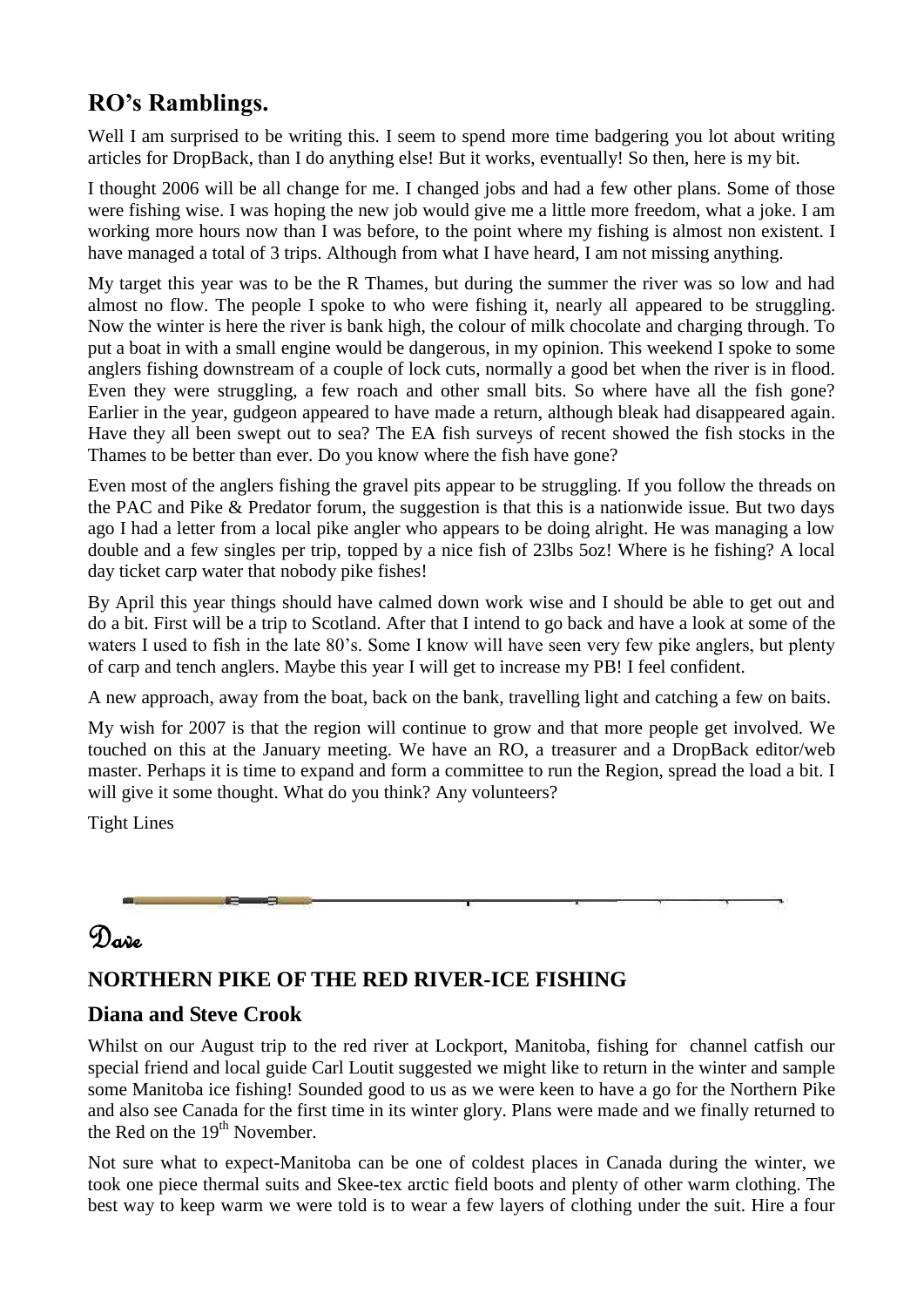wheel drive truck if you fancy a trip in the winter, I couldn't get one and ended up with a Toyota Corolla which was ok but not really meant for driving on snow and ice. On arrival we were met with about a foot of snow and the river slowly icing over. The Red normally has quite a fast flow so to see the ice forming on it was quite a sight but we were uncertain if we could fish from it. Carl suggested we try at Selkirk airport where there is a cut that leads to the old docks and with flow being a lot slower the ice will have frozen over quicker and thicker.





Never fish on the ice on your own so along with Carl we also had the pleasure of fishing with two other Canadian friends- 'Scotty' and George -all three of them being very experienced 'ice-men'. The ice has to be tested before stepping foot on so Carl used an ice chisel to cut a hole through and confirm there was 3 inches which is ok to walk on. As there were five anglers fishing ten holes of approx. 10 ins were cut (you are allowed two lines in winter) through the ice. Instead of rods we used a device known as a tip-up. The tip-up consist of a base plate-made of wood or plastic, which fits over the hole, through the centre is a rotating shaft with a tee piece on the top and a small spool of line on the bottom and a flag on a sprung loaded shaft that fits under the tee piece which when a take occurs shoots up, this also acts as a tensioner. 30lb braid is used as the main line (it can withstand the chaffing of the ice) with a size 6 barbless treble trace and a small weight of about  $3/8^{th}$  ounce being enough to hold bottom.

The Northern Pike on the red are not fussy what they eat so baits are not a problem. They will eat anything from the river plus sea baits and on our sessions we found joey mackerel to be their favourite.

As in England the Northern pike seem to have a feeding pattern and on the Red it seems to be between 8am to about 3pm most of the pike we caught coming just before 1pm. So with baits in place and the tip-ups set it's just a case of watching for the rising flags. When a take occurs you lift the tip-up out of the hole. take hold of the line pull it towards you until you feel the fish then give a sharp yank which set the hooks. Then you hand it in laying the line beside you like in trout fishing style when the fish reaches the hole it's a good idea to have somebody with you so they can ‗hand it out'.

Playing a pike by hand and seeing it fighting under the ice is quite an experience and really something to see, it really gives you a great thrill and adds another dimension to your fishing.

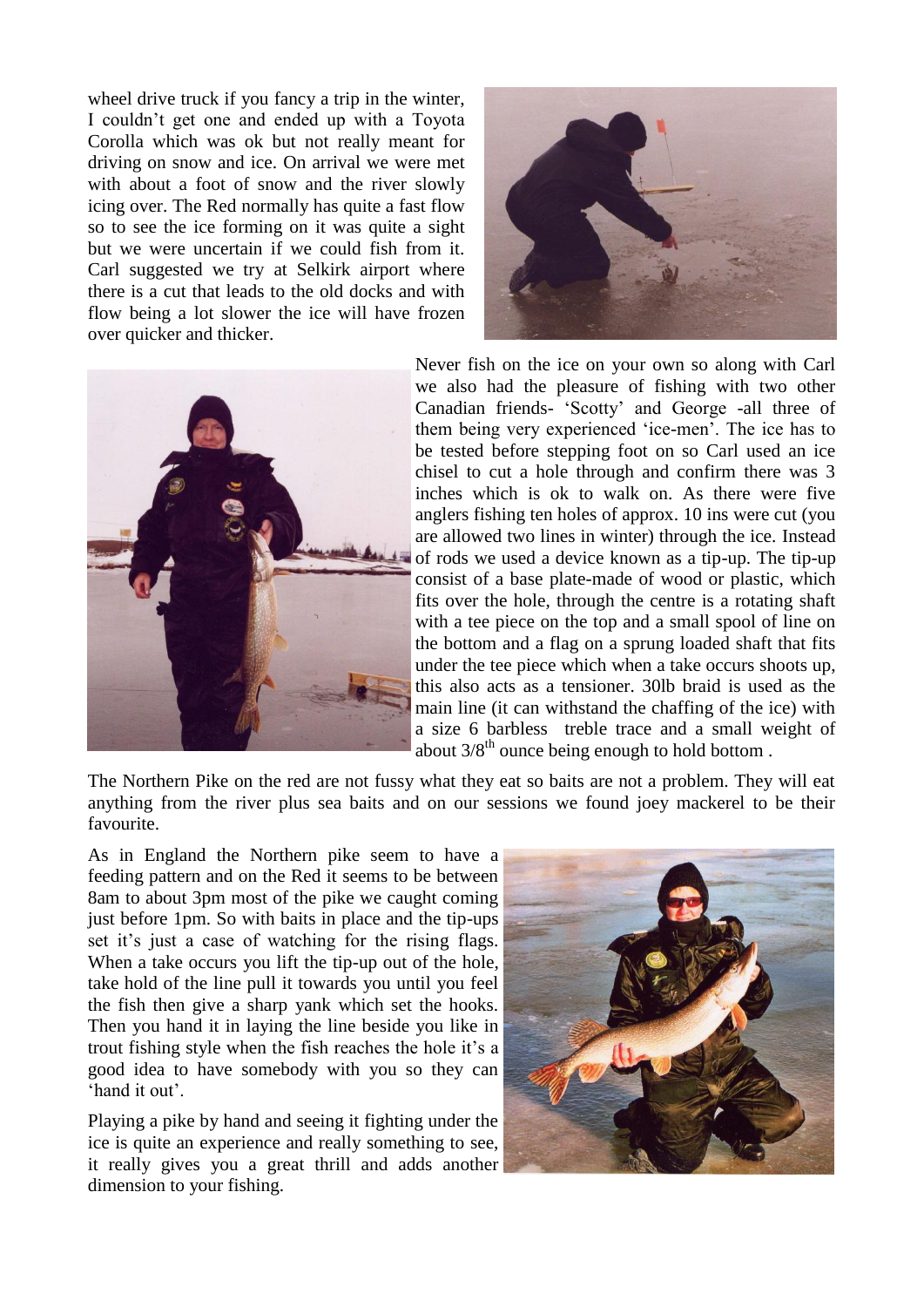In total we caught seven pike with Diana catching the biggest at 21lb (41ins - the Canadians go by length) fish under 10lb were taken home for the table not the done thing in England but this is the Canadian way of life, freshwater fish are allowed to be taken for the table. To give you an idea of how many pike there are in Manitoba the fisheries agency allows you to take 6 pike a day, that's thirty fish for 5 anglers!!

Only 3 of our fish were taken home with Carl expertly cooking them and they did taste nice!!

Moving on into December the ice will be thick enough to drive trucks on and Carl and the boy's will be putting out their ice shacks which stay on the river until the beginning of March. During this time it's a lot colder sometimes reaching – 40f so fishing in the open is not on.



Carl will arrange guided trips over the winter not only for pike but also walleye with many of his clients catching trophy fish. So if anyone's interested in doing something a little bit different then call in at the Walton Tackle Exchange and Diana will be pleased to give you details and put you in touch with Carl. We hope you find this article of some interest and we would like to thank Carl, Scotty and George for some of the most memorable days fishing we've ever had…

## **Beach-fishing for Conger (1950s)**

My favourite night fishing venue for Conger was the Martetio gap to the north of Eastbourne this is not about the event but about the gear and the way it was used.

The rod was a 12ft, 2—piece hollow glass Congerstick by Martin James, a rough idea of its dimensions, just above the 3 1/2ft handle the glass was 1" in diameter at the tip it was  $1/4$ ", its test curve was 8 1/2 lbs and it weighed 11/2 lbs without the reel.

The reel was a Grice and Young "Seajecta", a large centrepin loaded with 300yds of 80lb Dacron, this being prone to abrasion 30ft of 60lb mono was tied in forming a shock leader, to the shock leader was tied a triple swivel from which 3ft of rotten bottom lead to a large old iron bolt (of which I had a good selection).

My favourite baits were squid and a mackerel head tied with elasticised thread to a large 8/0 Mustad with a square shank (not seen nowadays). This was connected to the three-way swivel by 5ft of 20lb mono. The block of bait weighed about 10 ounces so distance casts were out of the question.

On the subject of casting heavy bait with a large centrepin, always set up your bait / spool balance carefully, you don't want any busted fingers spoiling the trip or any midnight birds nests. The afore mentioned baited hook was then cast into the wide gap between the rocks some 100ft out and you retreated as the tide rose, but did not move the bait the rod sitting upright in its pod most of the time its ratchet set fairly lightly.

In the interim I would use a small sea spoon for flatties while preparing for the off. The Conger we had were never wreck size but they fought well and were always returned; that was fifty years ago and I often wonder if they are still there.

I found a good maxim for using the large centrepin is overhead for distance, sidecast for accuracy.

Hope you find something of interest in this.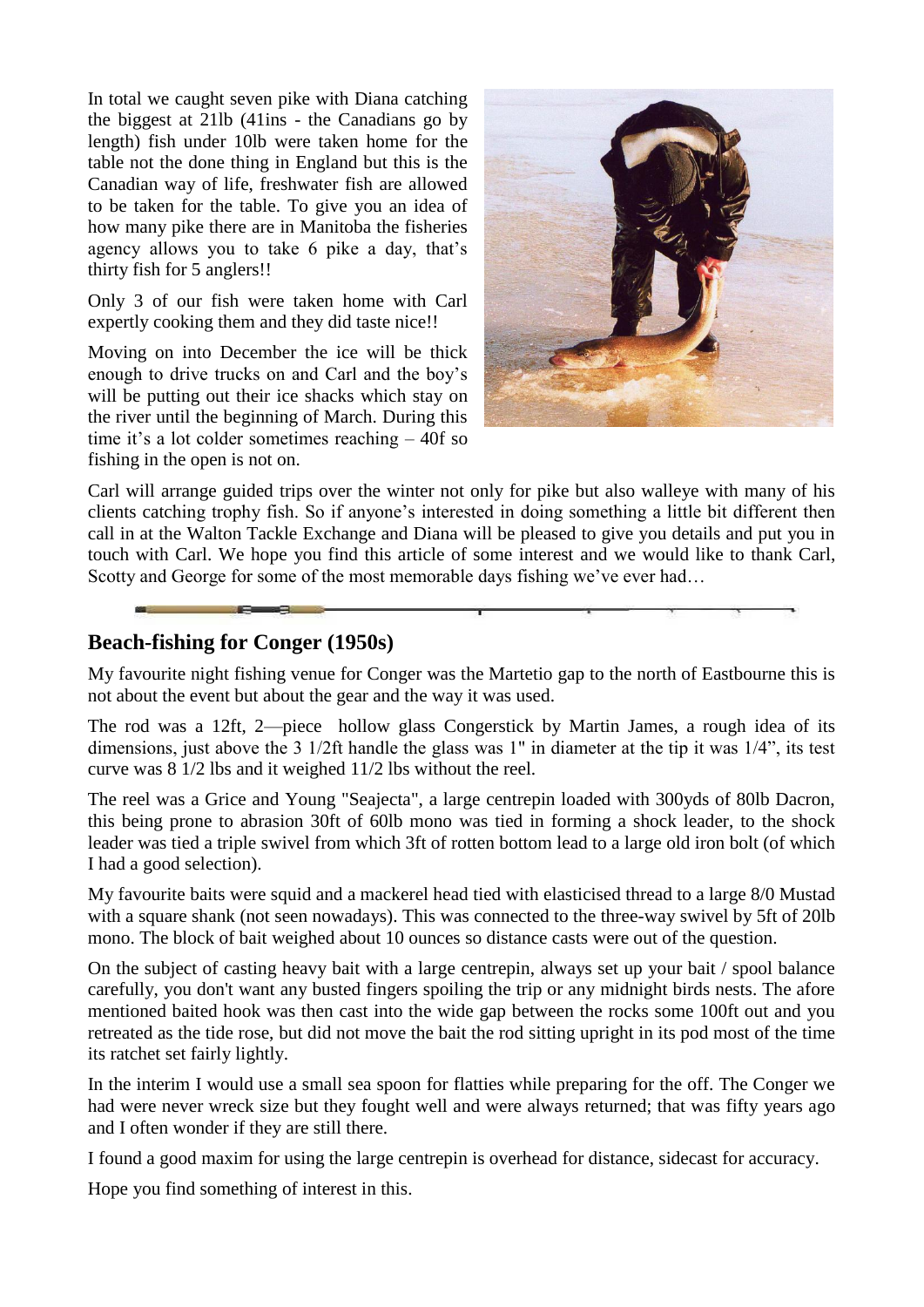## **War time away-day**

It was our first day away from London since 1939, and after five years of war it was like a tonic to us ten year olds, we had been sitting somewhat drowsily in the early summer heat watching our two floats sticking up motionless from the ponds greenish water.

The distinctive drone of German bombers made us bite the dirt and crawl to the top of the bank. They were two Heinkel 111s flying to low for their own good, as wartime kids we knew that unescorted bombers don't last long; it was Tommy who pointed 'Hurricanes'. They were up sun to the bombers, flying in three pairs.

It wasn't much of a dog-fight; one bomber peeled off streaming fuel and blew up on a hillside the other disappeared over the horizon still being pounded by cannon-fire. Tommy was jumping up and down, cheering and jeering alternately.

Nowadays it must seem strange to think of children cheering death, but in Tommie's case it was understandable, his father had been killed at Dunkirk leaving his mother to look after two boys and their baby sister.

## *Cec White*

## **Thames Barbel**

I have been after a Thames barbel for 2 years, last season all I caught was chub to 4lb, but no barbel. This season I started off with one intention, to catch one, and I wouldn't fish for any other species until I did. I was working the beginning of the season so my first day out was the 21st June. I arrived at Walton Bridge at 6pm, the session started a little slow, was very windy and I considered not even setting up, but I did, it was almost impossible to get bank sticks in the ground and I didn't have my pod as I'm travelling light!!! I managed to get them in enough to hold the rod up.

One rod was cast downstream about 20yrds out, attached to the hook was 2 12mm halibut pellets and a PVA bag containing various pellets/boilies soaked in Dynamite baits squid and octopus liquid, man this stinks!!! The second rod was cast straight out around mid river, single 14mm halibut and a small bag of mixed pellets were all this rod required.

First run was the downstream rod, a proper Barbel bite, rod tip whipped round and I was on it instantly, it took a little line off the baitrunner, but I turned it and it came in really easy, I thought it was a bream until it saw the net and it charged off upstream, several minutes later I was jumping for joy as I slipped the net under my first Thames Barbel!! Claire did the honours with the photos and I weighed it, 6lb 8oz, not a monster but a good sized fish for my first Thames fish!! The rod was baited and cast to the same spot again.

The mid river rod was away a little while later, this definitely didn't feel like a Barbel, only giving one slight knock on the tip and one bleep on the alarm. Seconds later a bream was one the surface ready to slime my net!! 4lb ish a quick pic and it was returned. Rod recast to the same spot mid river and about half hour later it was away again, again a slight knock on the tip with one bleep from the alarm, again it came in quickly and again it was around 4lb.

That was the end of action and I packed up at 21.30 more than happy with the result which had ended a year and 8 months of trying for a Thames Barbel.

# **Schego M2K3 livebait pump.** Available from www.wildwoods.co.uk

If, like me, you are brassed off with buying those £5 aerator pumps, stuck on the pike tackle shelf section of your local fishing shop, then read on!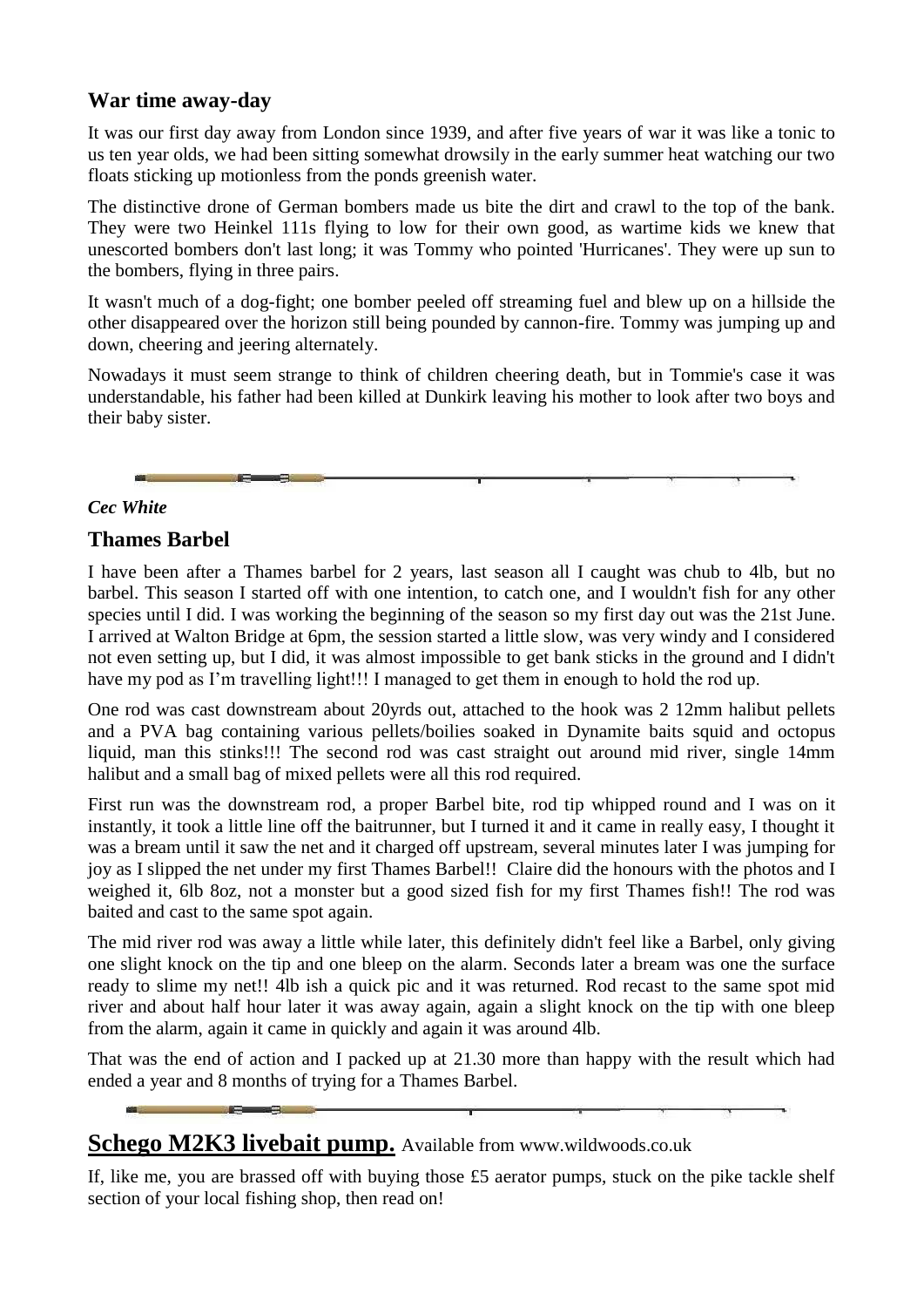Having got myself a boat this year for the first time, I wanted a good aerator pump that would keep the baits well oxygenated for a day out. I read a review in "Pike and Predator" magazine for the *Schego M2K3* pump, written by a guy called Phil Aylett, and it is to his credit that I prised open my shackled wallet and spent the cash, all £44 of it (had to have a lay down after ordering it ) !

They are marketed as an aquarium back-up pump for serious fish keepers .What you are getting is a twin bellows pump that is 12 volt powered ,1.2 metres of tubing and an aeration stone.. Current consumption is 600 milliamps/hour, meaning that if you have a 12 volt 6 amp/hour battery; you will get 10 hours use out of the battery. I use a 19 amp/hour battery, from an electric golf trolley, which runs for 24 hours easily. As for performance, by gawd does it pump the oxygen out? It states on the box 260 litres an hour!! (Bear in mind your cheapo jobbie generates about 10 litres an hour). It actually popped the lid off my bait bucket once in the summer! It is very quiet, and doesn't vibrate its nads off like it's cheap counter parts.

As for robustness, it is pretty bomb proof. It has fallen in the bait bucket 3 times, completely submerged in water, and survived the ordeal after drying out with the cover off .I have managed to cross connect the wiring so it was being supplied off the mains battery charger rather than the battery ; it did smoke a bit , but lived to tell the tale! But the best tale of woe was leaving it on the car roof , after a session, only to see it hit the road as I drove off !! A few scratches on the case but other than that she is working fine !

So there you have it, proof you can't go wrong with this aeration pump. If you want a top quality piece of kit, made in Germany I think, then this is just the job. Its not cheap, but what price is quality bait for the day? .. nuff said ..



## *Tight lines, Russ Manning*

# **A Newcomer to Pike Angling.**

I emailed a PB photo to Dave Fish for the region's web site and he asked if I would add a few words or write an article for "Drop Back" to accompany it.

As a newcomer to Pike angling I thought that a few words on my beginnings leading up to my first (and so far only) twenty might be of interest, so bear with me…

I caught my first Pike by accident as a ten year old on a worm from the Thames at Reading, it terrified me! It wasn't until October 2005 though that I made the decision to properly fish for Pike and Pike alone.

Prior to that I had been Carp fishing with some success but became rather disillusioned with the immense amounts of tackle and long waits in a bivvy which began to feel more like camping than actually fishing.

I think it was watching a Mick Brown episode on Sky TV that encouraged me to have a go at Pike fishing. To begin with I bought the DVD "A Fox Guide to Pike Fishing" which was very useful for someone switching from Carp to Pike fishing. I also joined the PAC after seeing an advert in "Pike" and Predators" magazine and although I didn't attend an RA it gave me access to the website data and "Pikelines".

I spent the next few months on my local gravel pit using all this new information, learning new skills and catching a few Pike dead-baiting along the way. It was all trial and error because I fished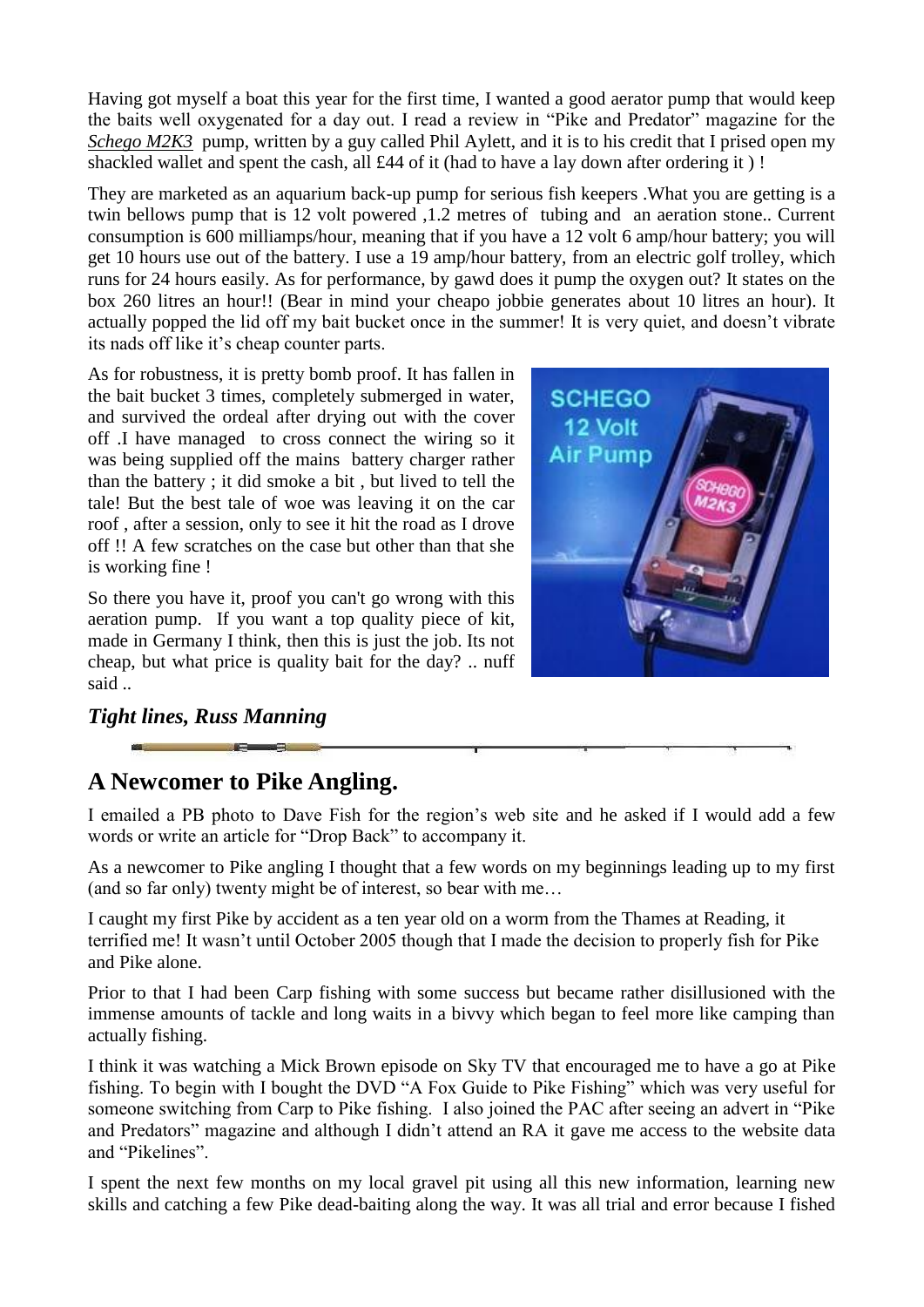alone but the PAC data sheets gave me a lot of confidence particularly with regards to correct Pike handling and unhooking.

Dead-baiting was good fun but I found it all too easy to glue myself into one swim and hence catch rates were hit and miss. Then I read about lure fishing……! I bought myself a lure rod, traces, various spoons and small crank-baits and gave it a go on the gravel pit and the Grand Union Canal.

Immediately my fishing style was different, mobile and much more productive. Another thing also stood out for me personally was that a 'take' while lure fishing gives a bigger buzz, you actually feel it, and this was quite defining.

I was still only catching Pike up to low doubles but my catch rate was higher. I am sure that constantly being on the move made a great difference and by lure fishing this was no effort.

Soon my lures increased in size from small spoons to 90g soft plastics and larger crank-baits, this certainly earned me some strange looks from the Carp anglers on the gravel pit! I began to feel restricted due to the amount of bivvy filled swims so it was back to the River Thames.

I fished various Thames stretches and thoroughly enjoyed the freedom of roaming river banks with a lure rod. Not having to compete for swims I was able to fish where I chose which consequently improved my Pike location skills. I felt that I was beginning to fish a bit more tactically.

I started to catch a few more doubles and began to work out the best times of day and areas of flow that held the fish. Then very early one Saturday morning in September 2006 my target Pike came along….. I was using a 'Little Curlie' Firetiger lure from DLST and on my third cast the rod ripped round, 21lb 3oz.

I know I cannot expect Pike like this from the Thames very often but it certainly was good for my confidence. I'm sure that luck played its hand but I seemed to be doing something right.

I have since moved into fishing Jerk Baits as well as soft plastics on a multiplier outfit and much prefer this way of lure fishing. Salmo Sliders, Burts, etc. are really fun to fish.

I have been attending the Walton on Thames RA for three months now and have just joined the Lure Anglers Society so I'll hopefully learn a lot more.

I also plan to expand my river lure fishing with a Porta Bote, hopefully on the way for 2007.



It's been a steep learning curve but without a doubt I'm enjoying every minute of it.

Cheers

## *Matt Jahans*

## **GBR Diary**

Region Member Mark Fedorowicz (and his brave wife Victoria) took the trip of a lifetime in December 2006 flying to North East Australia to fish the far north of the Great Barrier Reef; his target species for the trip were Giant Trevally and Dogfish Tuna, here's his brief Diary.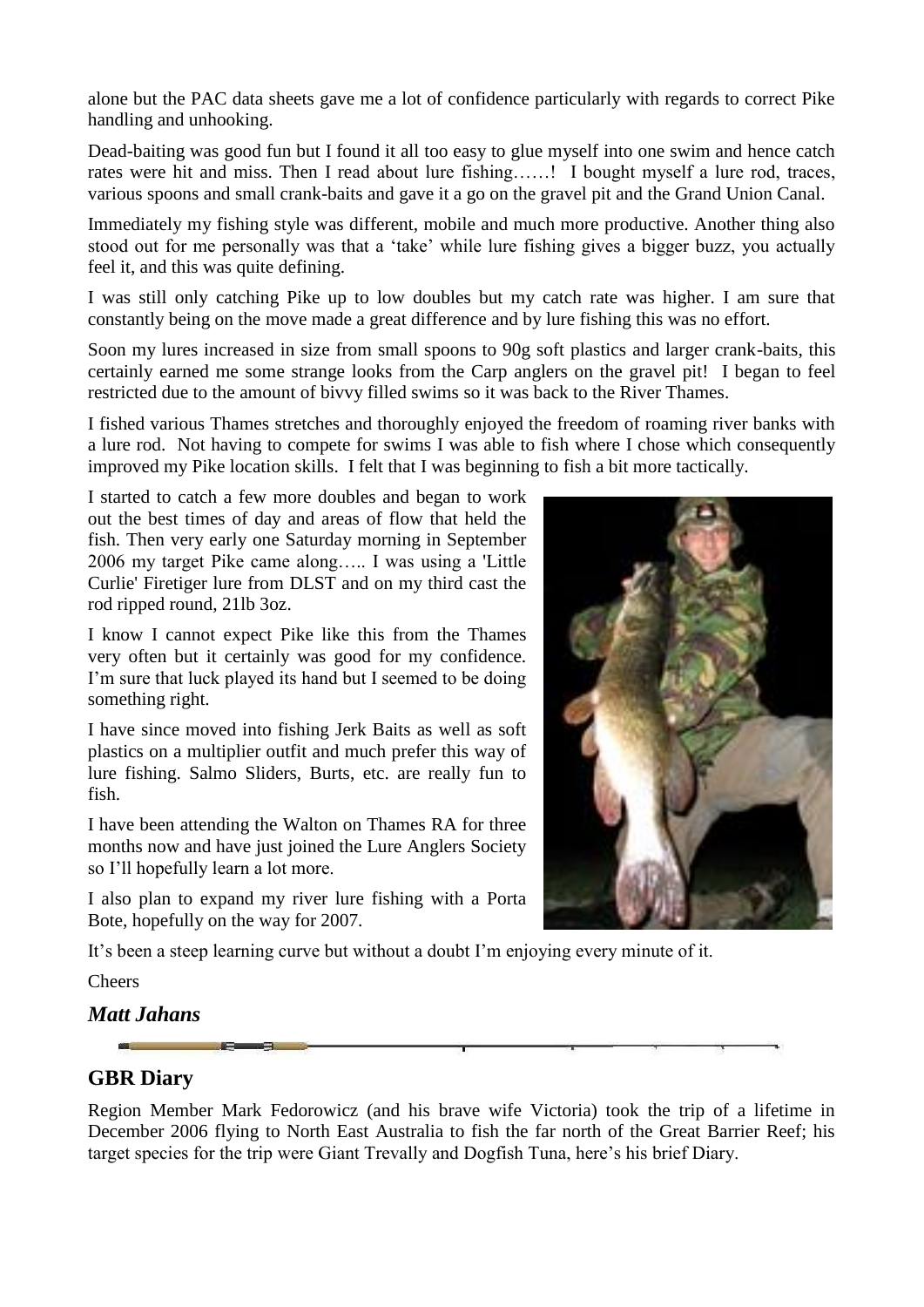### **12 Dec 2006 - Day 1**

Depart Cairns Catch flight to Horn Island (40 seater). Followed by 30 min Flight - Horn Island to Bamaga (8 seater – yikes!)

Met by Greg (Charter Operator) who drives us 20 minutes to Seisia wharf to board the boat – twin hull design.

9 guests (including self & my wife - Victoria) and 7 crew, Phil – Skipper, Brian – Chef, Alison – Hostess, John – Local guide, Peter (Bubbles) – Guide, George – Guide, Al – Guide



We will be at sea for 6 days staying on board the mother ship fishing from 3 skiffs. We head east towing the skiffs, past the northern most point of mainland Australia on our way to the Barrier Reef.

Eat lunch – Chef Brian's Chilli con-carne – while 'steaming' out.

Skipper Phil is mildly concerned about the sea conditions that we might face later in the day.

Everyone rigs up and is sorted out with an 'egg beater' style reel  $\&$  casting rod for poppers and an overhead multiplier reel and trolling rod using there own and supplementing with spares on the boat.

As we pass the tip of the mainland the sea is noticeably rougher.

Around 6pm start to feel rough! 9pm sees the Chilli make a re-appearance I skip dinner while the others tuck in.

Boat anchors up at about 10pm at Drying Reef mark

#### **13 Dec 2006 - Day 2**

7am Anchor lifted and we steam until lunch to 1st fishing mark; the sea is calmer within the reef.

Victoria and I go out with guide George on his skiff "Fishaholic"; there is a bit of chop evident –we start trolling 20 cm lures around the reef which can be as shallow as 3 or 4 ft over the coral.

We troll gullies between coral 'bommie' reefs and drop offs.

1st hook up is a Red Bass, which have sharp gill covers and pretty big teeth.

We catch a couple more of these, some green Jobfish, a small honeycomb cod and the ubiquitous (as it turns out) Shark Mackerel.

We also cast Poppers over the top of the ‗bommies' and are able to see Red Bass rise and attack the lure.

George is hopeful for better conditions tomorrow, the best conditions for popper fishing are glassy still waters over the reef then giant trevally (GTs) and big coral trout can be tempted up from the reef



and we would be able to fish the outside edge of the reef and also target tuna species including the fearsome dogtooth (doggies)

We're back at the mothership by 6pm for beers and food. Others have caught Coral trout, Job fish and Red Bass. Special mention for Dave who landed a rarely caught Chinaman fish.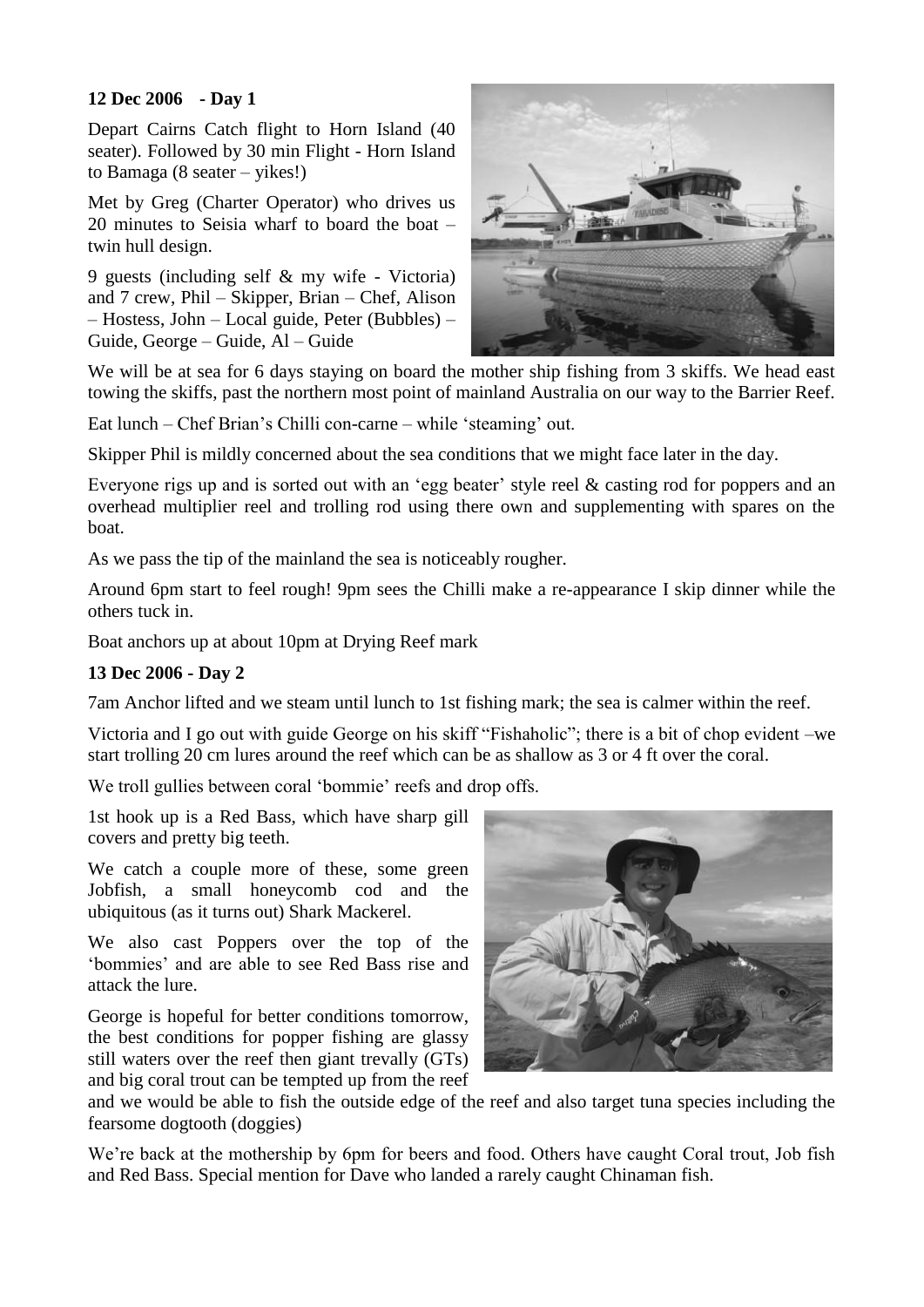### **14 Dec 2006 - Day 3**

6 am up for breakfast and by 7 Victoria and I are out fishing with Guide Bubbles on Madfish.

We troll around and catch the ubiquitous Sharkies; it's a bit quiet, the water conditions haven't calmed enough to fish the outside of the reef. We head in for lunch at 12.

On strong advice Brian reloads his reel with 50lb braid, 30 lb just don't cut it (or rather does but on the coral). I'm fishing 50lb braid on a Shimano TLD15 for trolling and 70lb braid on a Daiwa Saltiga Z6500 for poppers.

The rig is basically braid (doubled with bimini twist loop) tied to 80/100lb leader (with yucatan knot) tied to wire rigged lure (¼ inch brass ring twisted on single strand wire twisted on to 20cm long 2-8m diving minnows).

For poppers the wire is usually omitted with the leader tied direct to the lure with a half blood knot.

We steam for an hour during lunch to another mark. Victoria decides to do a bit of sun bathing on the mother ship for the afternoon so Brett partners me in Madfish.

We catch some more Sharkies a couple of small coral trout - one of which makes such a fuss on its way in that we see a couple of sharks hot on it heels as we bring it onboard but there's no trauma – and some more job fish.

I'm increasingly desperate to catch a GT.

In the late afternoon the water conditions calm a bit and we cast poppers over the reef and hook up with more red bass.

We're back with the mother ship for 6pm again others have caught pretty much the same - plenty of the pesky shark mackerel, a few large barracuda and coral trout, red bass and the odd GT, bluefin and large eye trevally; the guides discuss the fact the Spanish mackerel haven't shown yet.

Guide Al seems to be finding the most fish am hopeful I will be fishing with him tomorrow.

After dinner a few of the guys fish baited handlines off the back of the boat; they catch a few emperors and are regularly bitten off by something which pulls a bit and is clearly quite toothy!

### **15 Dec 2006 - Day 4**

Breakfast at 6 and Victoria and I find our selves with Al aboard Longboat.

The conditions still haven't eased so we troll about; Victoria is fishing a flouro orange Yozuri floating minnow which is out fishing all the lures I try.

Victoria hooks in to a coral trout and after a fight lands it (bearing in mind this is only the 2nd time she's been sea fishing) she nominates a 'take-it-in-turns' approach on the strikes, which suits me as the Orange Yozuri regularly encourages strikes from the reef. Victoria also scores with a small member of the trevally family.

There is a lot more surface action today with bait fish and birds working several areas around the edges of the reef.

Guide Al manoeuvres the boat and I switch tactics and cast my gold rooster pooper right in to the middle of a bait school guide Al and myself see the GT take the lure off the surface and after a fight I land my 1st ever GT.

We cast to several bait schools and troll around them too; catching sharky mackerel and the odd barracuda.

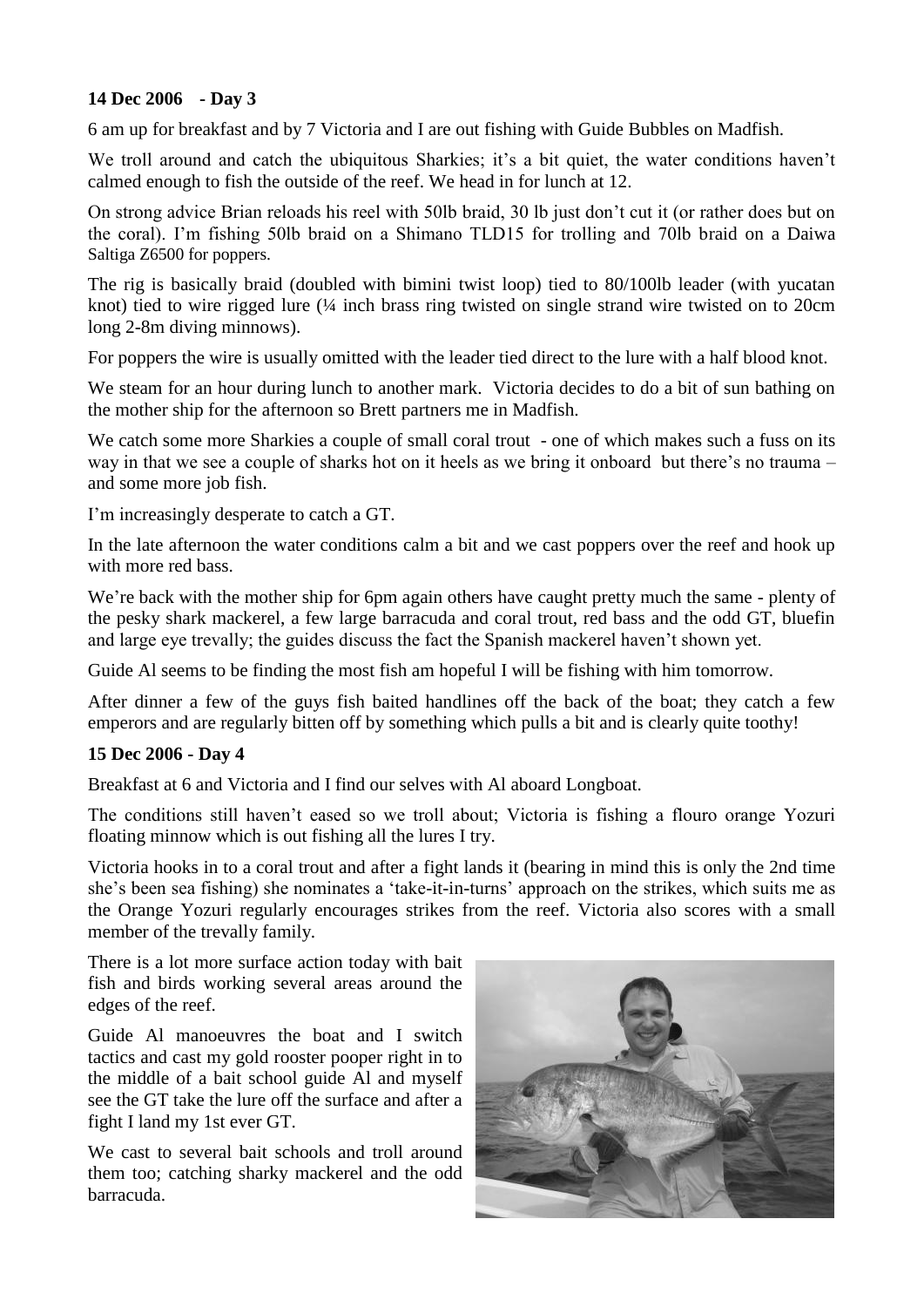At lunch we find out Brett has landed a big 50lb Spanish mackerel and the others have also caught a few Spanish.

After lunch Victoria decides its time for more sunbathing so I'm partnered with Fishing veteran and Brit ex-pat Ernie.



where it takes a swipe but misses.

I stick with the orange Yozuri and hookup repeatedly with 20lb coral trout, we name the mark ‗Kilnsey Park' after the northern trout farm where I took my first ever swim with the fishies as a  $kid - I$ fell in feeding 'em.

Ernie lands a 30lb+ GT while trolling and some good size trout too.

During the afternoon over the reef we get some glassy water while current and wind oppose each other and we cast poppers with the wind and alternately against the current, on one cast I see a Bluefin trevally follow my lure close to the boat

I cast to it 4 more times before on the 6th it hooks up and I land it scoring another colourful specimen.

We head in at 5pm avoiding a nasty looking electrical storm which seems to blow around us while we celebrate a very successful afternoon - around a dozen coral trout over 15lb caught along with other species.

After dinner George, Ben and Brett give the handlines another workout catching a spangled emperor and 2 sharks - a reef and lemon shark.

#### **16 Dec 2006 - Day 5**

Morning Session: the sea conditions still won't allow us to safely fish outside the reef again so Victoria and I are back with George on Fishaholic, there's a little surface action and the orange Yozuri is nailed by a small Spanish which grazes George with its teeth while being unhooked securing it a bonk on the head amidst much cursing its thrown back without a photo I'm a bit gutted

to miss out on the photo and pray I hook another but my hopes take a knock when the Yozuri is lost when the line breaks on a hook up.

We both catch some small Cod at the reef edges.

Afternoon: Victoria agrees to a 2nd session aboard Fishaholic; I hook and land 2 Spanish with successful photos, a trout and a couple of Barryfish (barracuda).

Skipper Phil steams us overnight back past the drying reef to Dugong Island and we see other signs of human life for the first time in 4 days.



#### **19 Dec 2006 - Day 6**

Morning – we troll around Dugong but the fishing is quiet, probably due to the choppy sea and swell.

We're with George again who lands us on the beach for a walk on some terra firma.

While walking round the island (30 mins) we see garfish shoaled up in one bay, I cast my popper and see a shadow strike but fail to hook up.